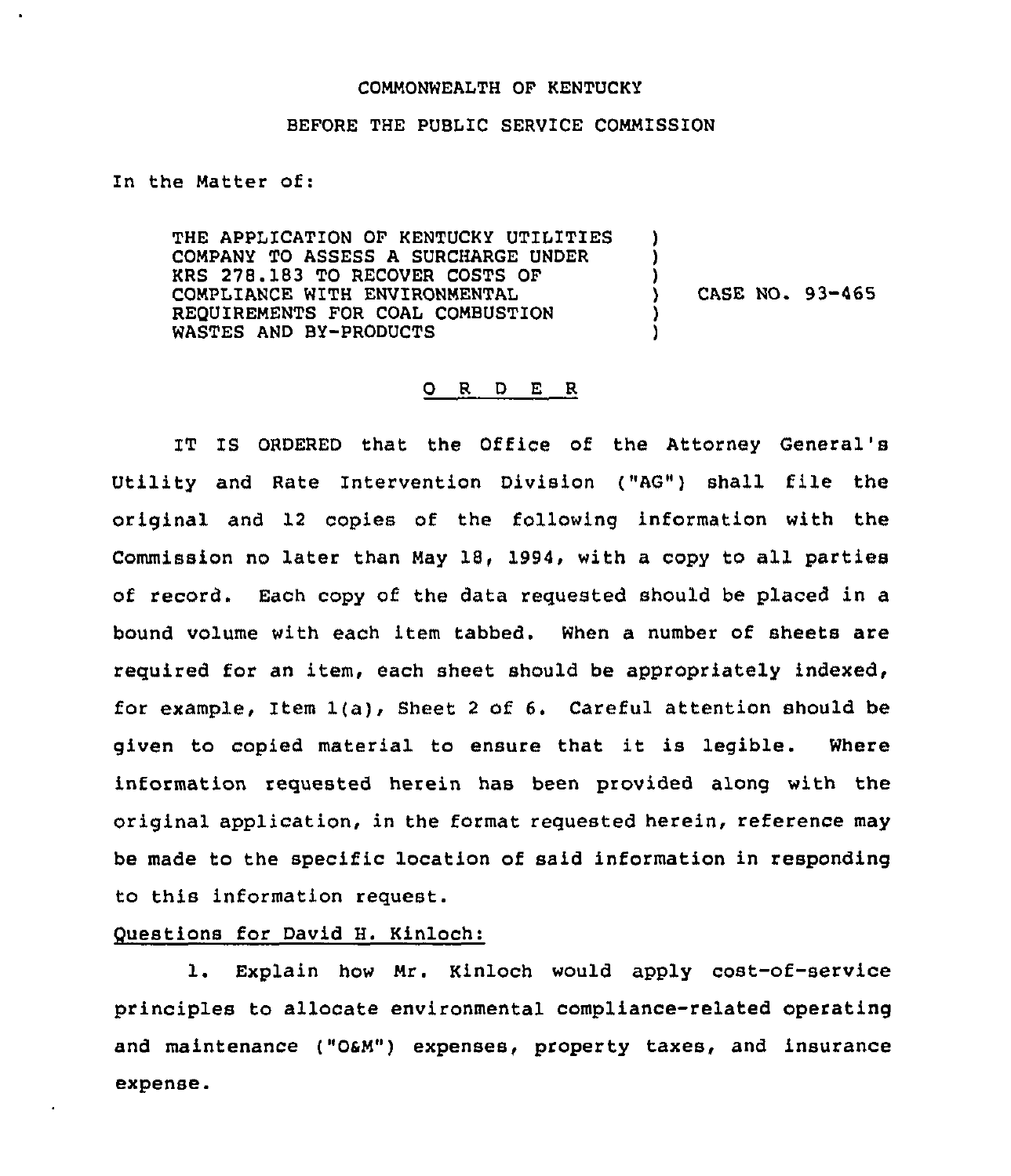2. Explain how Mr. Kinloch would apply cost-of-service principles to allocate environmental compliance-related OaN expenses which could not be specifically matched to an environmental compliance asset or project.

# Questions for Thomas C. DeWard:

3. On page <sup>6</sup> of his testimony, Nr. DeWard urges the Commission "to initiate <sup>a</sup> complete investigation of the origination and driving forces behind this legislation (KRS 278.183] and the role of KU, and its agents."

a. Is Nr. DeWard or the AG suggesting that the Commission has the jurisdiction to conduct an investigation of the origination and driving forces behind legislation that has been enacted by the Kentucky General Assembly?

b. If the answer to a. is yes, provide <sup>a</sup> detailed explanation of the Commission's statutory authority to conduct such an investigation.

4. In its application, KU proposes to include the "goingforward level" of capital costs associated with environmertal compliance-related assets added since its last general rate case. KU also proposes to use a calendar year 1994 baseline to identify and track the appropriate amounts of O&M expenses to be recovered through the surcharge.

a. Assuming Nr. DeWard's concern regarding the amount of costs and expenses included in existing rates is resolved, are the amounts KU proposes to include in the surcharge and the manner in which they are determined reasonable?

$$
-2
$$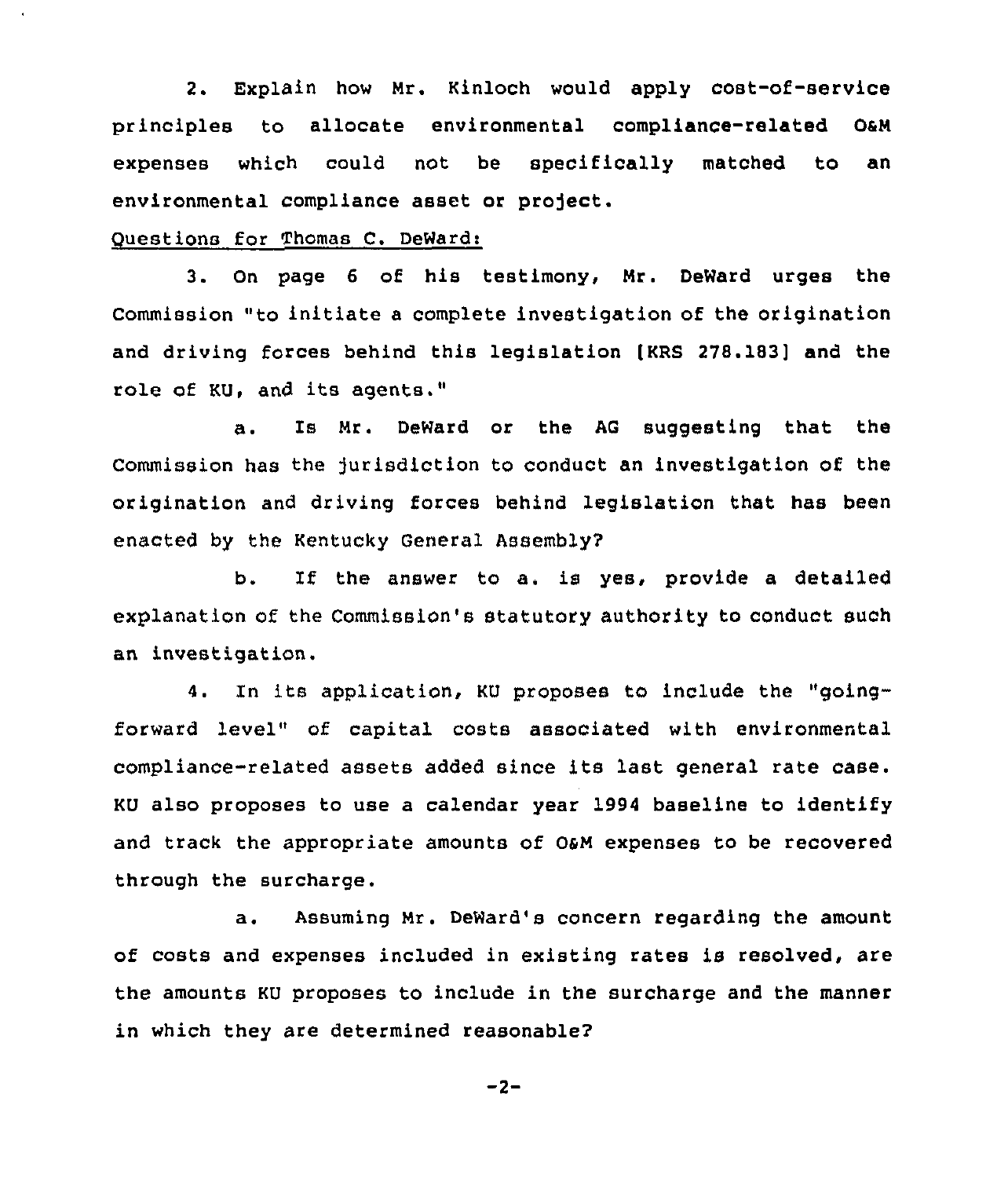b. Is it reasonable to base the capital component of the surcharge on environmental compliance-related plant additions made since June 30, 1992, while the OaM expense component is based on increments above or below the actual level of environmental expenses recorded in calendar year 19947 Explain.

5. KU has proposed to include in its surcharge the incremental differences in OsM expenses, using the actual environmental compliance expenses recorded in calendar year 1994 as a baseline. Is tracking OsM expenses using a baseline reasonable2 Explain.

6, KU proposes to include in its surcharge a return on environmental compliance-related capital expenditures using an environmental rate base. Provide and explain Mr. DeWard's position concerning the proposed environmental rate base, specifically the components included and calculation of the rate base.

7. While KU has proposed to begin billing the surcharge on August 1, 1994, it proposes to delay the inclusion of the operation and maintenance expense portion of the surcharge until the expense month of January 1995. Provide and explain Mr. DeWard's position concerning the delay of including the operation and maintenance expense portion in the surcharge.

8. Describe any limitations that may exist in this proceeding relative to determining KU's environmental revenue requirement and the amount KU is entitled to collect through the environmental surcharge.

$$
-3 -
$$